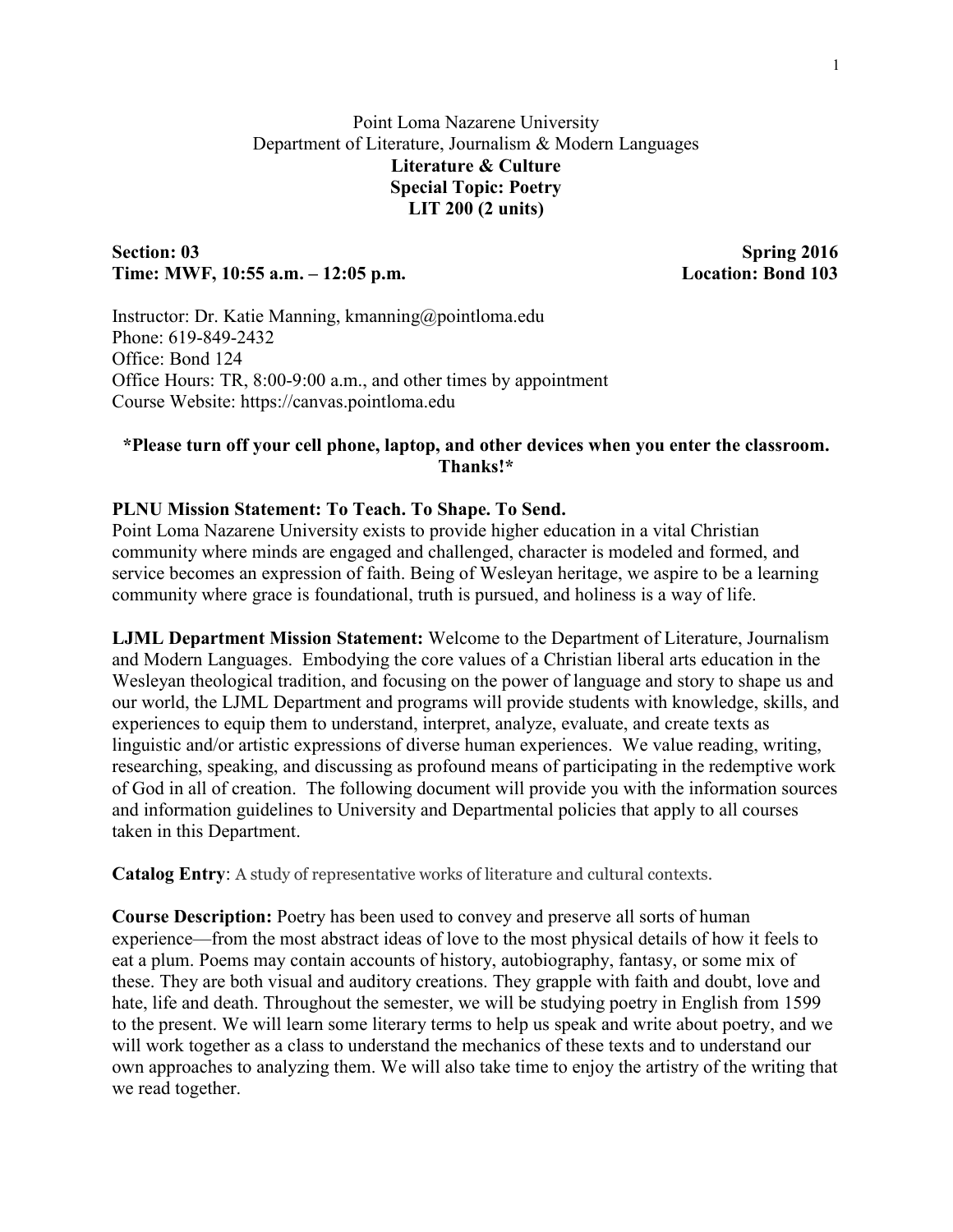## **Required Materials**

Schakel, Peter and Jack Ridl. *250 Poems: A Portable Anthology*. 3rd ed. (ISBN: 9781457636929) Additional readings and resources will be available in class and/or posted on Canvas. The obvious things: pen/pencil, loose-leaf paper, folder for storage, etc.

| $\sim$ and $\sim$ Equiming $\sim$ alcomes                                        |                                                                                                                                                                                             |                                                                                    |
|----------------------------------------------------------------------------------|---------------------------------------------------------------------------------------------------------------------------------------------------------------------------------------------|------------------------------------------------------------------------------------|
| By the end of this course, you<br>should be able to                              | <b>Related IDEA Outcomes</b>                                                                                                                                                                | Assignments                                                                        |
| Identify representative poets<br>and poems in the English<br>language tradition. | Gaining a broader<br>understanding and<br>appreciation of<br>intellectual/cultural activity                                                                                                 | Readings, Reading Quizzes,<br>Reflections, Creative<br>Analyses, Recitation, Exams |
| Make observations about,<br>respond creatively to, and<br>analyze poems.         | Developing creative<br>capacities; Developing skill in<br>expressing myself orally or in<br>writing; Learning to analyze<br>and critically evaluate ideas,<br>arguments, and points of view | Reflections, Creative<br>Analyses, Exams                                           |
| Apply important literary terms<br>to speak and write about<br>poems.             | Gaining factual knowledge                                                                                                                                                                   | Terms, Reading Quizzes,<br>Reflections, Creative<br>Analyses, Exams                |
| Articulate some intersections<br>between poetry and culture.                     | Gaining a broader<br>understanding and<br>appreciation of<br>intellectual/cultural activity;<br>Developing skill in expressing<br>myself orally or in writing;                              | Reflections, Creative<br>Analyses, Exams                                           |

## **Course Learning Outcomes**

**Diversity Statement:** Point Loma Nazarene University is committed to diversity in the classroom, in its publications and in its various organizations and components. Faculty and staff recognize that the diverse backgrounds and perspectives of their colleagues and students are best served through respect toward gender, disability, age, socioeconomic status, ethnicity, race, culture and other personal characteristics. In addition, the department of Literature, Journalism, and Modern Languages is committed to taking a leadership position that calls for promoting a commitment to diversity in and out of the classroom and in the practices of writing, journalism, and the study of literature and languages.

**FERPA (Family Educational Rights and Privacy Act) Policy**: In compliance with federal law, neither PLNU student ID nor social security number should be used in publicly posted grades or returned sets of assignments without student written permission. This class will meet the federal requirements by distributing all grades and papers individually. Also in compliance with FERPA, you will be the only person given information about your progress in this class unless you have designated others to receive it in the "Information Release" section of the student portal. See Policy Statements in the undergraduate student catalog.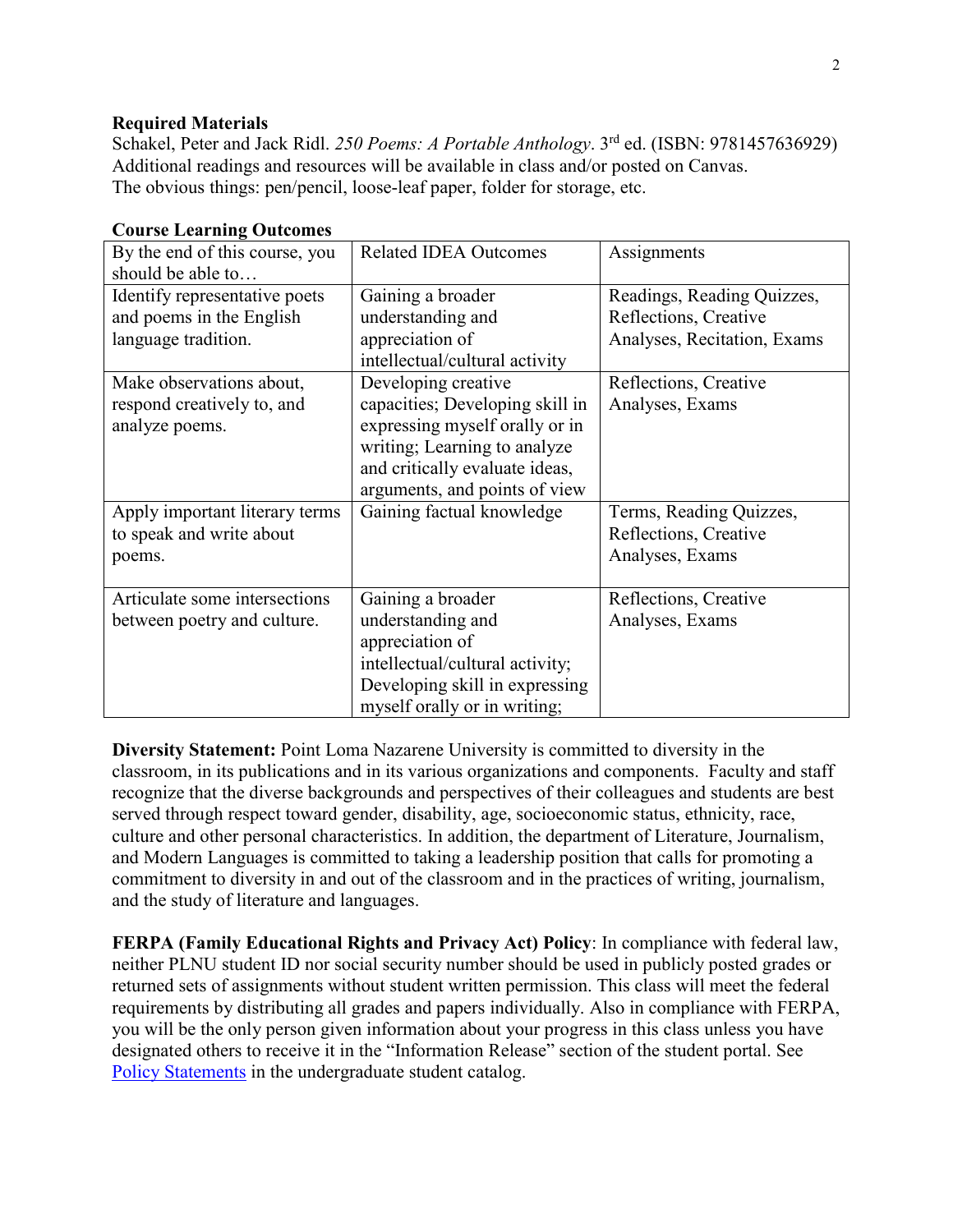**Academic Accommodations (**Academic Accommodations**):** While all students are expected to meet the minimum academic standards for completion of their courses as established by the instructors, students with special needs may require academic accommodations. At Point Loma Nazarene University, students requesting academic accommodations must file documentation with the Disability Resource Center (DRC), located in the Bond Academic Center. Once the student files documentation, the Disability Resource Center contacts the student's instructors and provides written recommendations for reasonable and appropriate accommodations to meet the individual needs of the student. This policy assists the university in its commitment to full compliance with Section 504 of the Rehabilitation Act of 1973, the Americans with Disabilities (ADA) Act of 1990, and ADA Amendments Act of 2008, all of which prohibit discrimination against students with special needs and guarantees all qualified students equal access to the benefits of PLNU programs and activities.

Students have the right to appeal decisions regarding academic accommodations. In order to provide prompt and equitable resolution, the student must submit a written or verbal statement to the Director of Academic Advising who will conduct the appeal process in consultation with the Vice President for Student Development.

**Academic Honesty (**Academic Honesty**):** The Point Loma Nazarene University community holds the highest standards of honesty and integrity in all aspects of university life. Any violation of the university's commitment is a serious affront to the very nature of Point Loma's mission and purpose. Violations of academic honesty include cheating, plagiarism, falsification, aiding academic dishonesty, and malicious interference. A student remains responsible for the academic honesty of work submitted in PLNU courses and the consequences of academic dishonesty beyond receipt of the final grade in the class and beyond the awarding of the diploma. Ignorance of these catalog policies will not be considered a valid excuse or defense. Students may not withdraw from a course as a response to a consequence.

For our class's purposes, writing is collaborative, and creative writers share and borrow from each other all the time. There are ways to do this that are acceptable (such as taking suggestions from a workshop group), but there are also ways to use other people's ideas or words in a way that is considered plagiarism (such as passing off somebody else's work as your own). We will discuss this further in class.

#### CLASS POLICIES

Grade Distribution: In order to receive credit for the course, all of the following must be completed.

| $30\% - 60$ pts   |
|-------------------|
| $15% - 30$ pts    |
| $15% - 30$ pts    |
| $10\% - 20$ pts   |
| $10\% - 20$ pts   |
| $20\% - 40$ pts   |
| $100\% - 200$ pts |
|                   |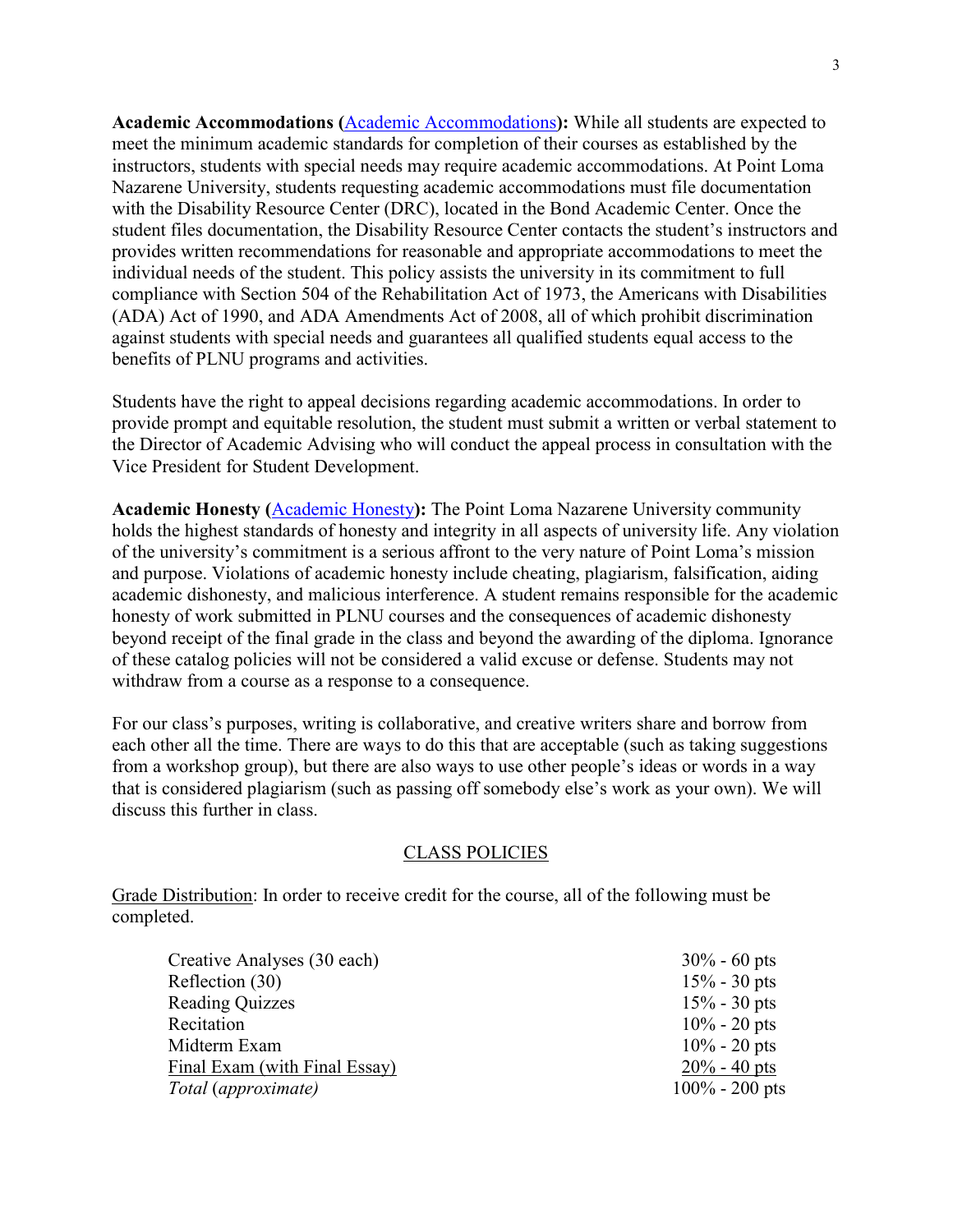Grading Scale & Definitions:

| $A \cdot 93 - 100\%$ | $B - 80 - 82$ | $D^{+}$ 67-69 |
|----------------------|---------------|---------------|
| $A - 90-92$          | $C + 77-79$   | $D: 63-66$    |
| $B + 87-89$          | $C: 73-76$    | $D - 60-62$   |
| $B: 83-86$           | $C - 70 - 72$ | $F:$ below 60 |

 $A =$  Phenomenal work that far exceeds the minimum requirements of the assignment; excellent logic, structure, and organization; virtually no grammar and punctuation errors.

 $B =$  Excellent work that exceeds the minimum requirements of the assignment; no major problems with logic, structure, and organization; very few grammar and punctuation errors.  $C =$  Average work that meets the minimum requirements of the assignment; may have minor problems with logic, structure, and organization; may have some grammar and punctuation errors.

 $D =$  Poor work that does not fully meet the minimum requirements of the assignment; may have some problems with logic, structure, and organization; grammar and punctuation errors may hinder meaning.

 $F =$  Poor work that does not fulfill the assignment; may have serious problems with logic, structure, and organization; grammar and punctuation errors may obscure meaning.

Attendance & Participation: Because discussion will be an important part of our class, your regular attendance and participation are required for you to be successful. Your first two absences will not count against your grade, but use them wisely. For each additional absence, your total grade will be lowered by 5%; if you miss class more than 6 times (over 2 weeks), you will automatically fail this course. Coming to class unprepared, staring at a screen, or being disruptive in class will also count as an absence. If you already know that you'll be missing many classes due to some pre-existing schedule conflict, you should not take this course at this time. Also, since arriving late to class is distracting to your classmates (and to me), you are expected to arrive on time. Two late arrivals will count as one absence. Truly perfect attendance (with no tardies or absences of any kind—you were literally present for all of every class meeting) will earn you 1% of extra credit at the end of the semester.

Readings: Readings are due on the date they're listed in the course outline. Always bring your copy of the assigned reading to class with you for use in discussion. Read actively and make notes directly on the text and/or on the side.

Reading Quizzes: On days when reading assignments are due, I may give brief quizzes at the very beginning of class. They will often require short answers to a few questions, but they might occasionally require a longer answer to one question. They might ask about poems, poets, or terms. This will motivate you to do the assigned reading, and it is extra incentive to get to class on time. These quizzes cannot be made up later. You should keep all quizzes in a notebook or a folder, along with all of your class notes and other assignments. **Save everything** throughout the semester so that you can look back on previous work and build upon it. This will also allow you to keep track of your grade in the class and to ensure that my final calculations are accurate.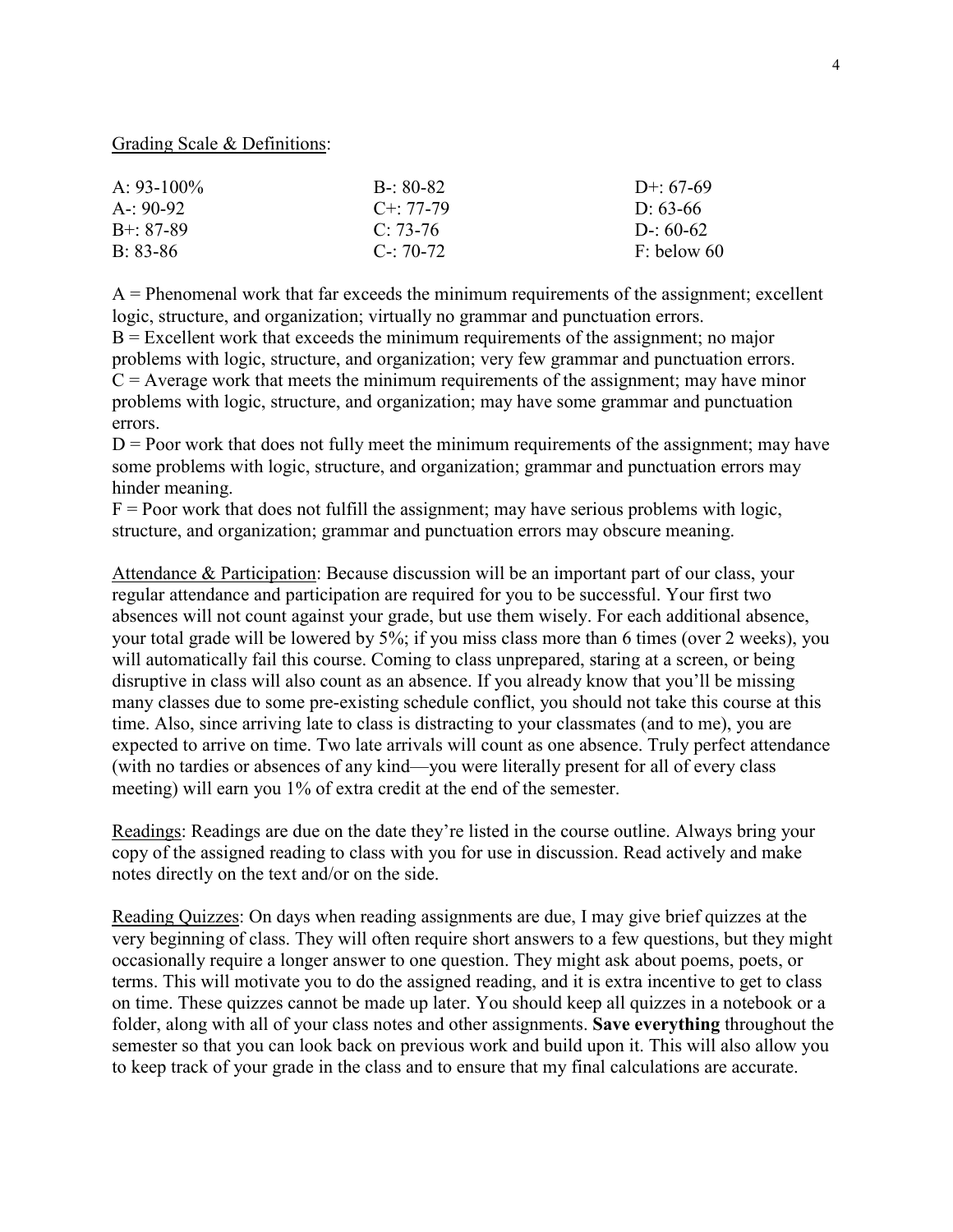Reflection: During this quad, you will complete one reflection that will serve as a springboard for class discussion. This reflection will contain the following:

- 1. Copy one poem from that day's reading *twice by hand*.
- 2. Type a 1-2 page reflection: What stood out to you or changed for you when you slowed down and wrote by hand? What features of literary artistry are important in this poem? How does this poem connect to your life experiences and to things you're learning in other classes? Read the author's bio in the back of the book. Look up any words or cultural references that you don't know. This should mostly be your own thoughts and observations, but be sure to cite your source if you do use any information or ideas from elsewhere.
- 3. Type up three final questions that might be useful for us to discuss together in class.

You will sign up for a reflection due date at the beginning of the quad.

Creative Analyses: You will turn in a creative analysis on one assigned text of your choice twice during this quad. Each creative analysis will have two distinct parts:

- 1. *Creative Response*: Create an original poem that somehow responds to one of our assigned poems. Include a 1-paragraph artist's statement that discusses your writing process and choices.
- 2. *Analysis*: Write a focused 2-page analysis of the assigned poem that you chose. Make an interesting claim about the text with your first sentence, and then back up your claim with evidence from your chosen text.

Due dates for each creative analysis are listed on the syllabus. All components should be typed.

Paper Format: All papers must be typed, double-spaced, in 12-point Times New Roman font, with one-inch margins, and in MLA format. (The only exception is the handwritten portion of your reflections.) Electronic submissions will not be accepted, except when approved by me or as required by the assignment.

Recitation: Because poems especially demand to be heard and remembered, you will memorize and recite for the class one of our assigned poems (or two very short poems; or see me to make arrangements for reciting part of an especially long poem). Your recitation should be practiced and nearly perfect. On the class period after your recitation, turn in a 1-2 page written reflection about the poem and your experience of memorizing and reciting it: What new things did you notice? How did memorizing the poem affect your understanding, interpretation, and/or appreciation of the poem?

Exams: You will take a midterm exam and a final exam to demonstrate your knowledge of important authors, works, terms, and ideas covered in our class. If you read poems closely, study terms, and take notes in class regularly, you should have no problem passing. If you do not take one or both of these exams, you will automatically fail the course.

Final Essay: You will write a final essay for this course that will be due at the final exam session. You will need to upload this essay to LiveText and bring a hard copy to class. More instructions will be provided later in the quad.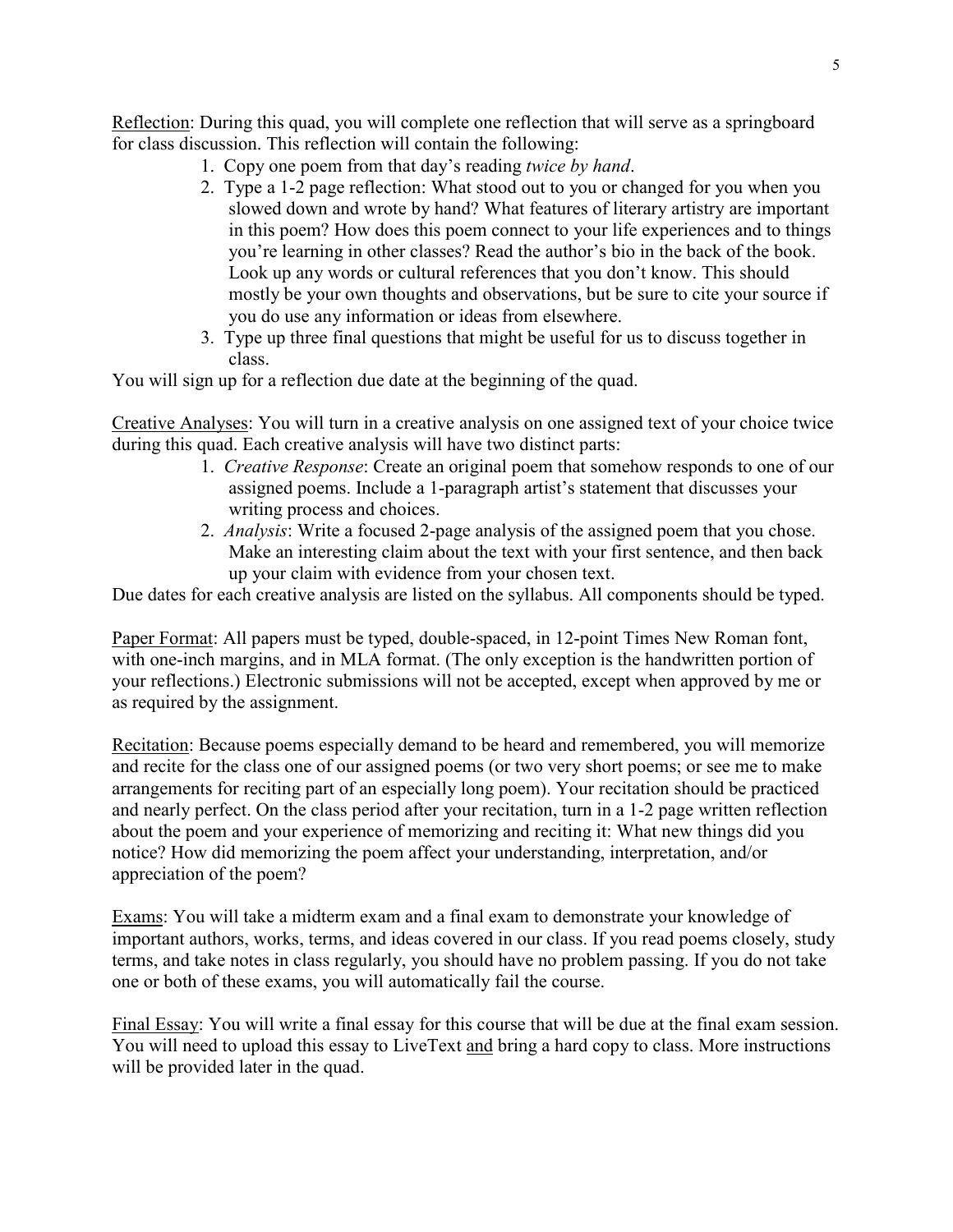Due Dates: Dates when assignments are due are listed on the attached course outline; all written assignments are due at the beginning of class. I highly encourage you to visit with me one-onone during office hours to run topics, thesis statements, or drafts by me. Once an assignment receives a grade, there will be no further opportunities to revise for a new grade. **Late work is not acceptable.** If unusual circumstances will keep you from completing an assignment on time, please make arrangements with me for an extension BEFORE the due date (or if you wake up sick, please email me ASAP with your assignment so it will not be counted late). Special arrangements can only be made in advance, not after a due date, except in the case of a real emergency. Please complete all readings on time as well. All coursework must be completed by the end of our final exam period.

Extra Credit: You may earn extra points in two ways (in addition to perfect attendance):

- 1. Visit the Tutorial Center to get extra feedback on your Analyses or to get extra instruction on grammar and punctuation. Turn in a brief write-up telling me what you worked on, with whom, when, and how it has affected your writing. Turn this in with an assignment for up to a 2% grade boost on that paper.
- 2. Writing events go on frequently at PLNU and in our larger San Diego community. Attend an author lecture, reading, or workshop and write a 1-2 page critical reflection and analysis over what was said and how you can apply it to your reading and/or writing of literature. Due within one week of the event. This will earn you a 1% grade boost in the class (up to 2 times).

Canvas: A copy of this syllabus and assignments for our course are online at https://canvas.pointloma.edu. You can access these course materials through the portal using your PLNU username and password.

PLNU Email: Your PLNU email account should be checked daily. This is the way that I will most frequently communicate with you outside of class, and it's also the way the university distributes important information.

Inclusive Language Statement: Because language is powerful and shapes the way we think, all public language used in this course, including written and spoken discourse, will be inclusive. This standard is outlined by all major academic style guides, including MLA, APA, and Chicago, and is the norm in university-level work. See the section on "Appropriate Language" at *The Purdue OWL*: http://owl.english.purdue.edu/owl/resource/608/01/.

Public Discourse: Much of the work we will do in this class is cooperative. You should think of all your writing and speaking for and in class as public, not private, discourse. By continuing in this class, you acknowledge that your work will be viewed by others in the class.

> *This syllabus is a contract. If you continue in this course, then you agree to comply with the class policies as stated here.*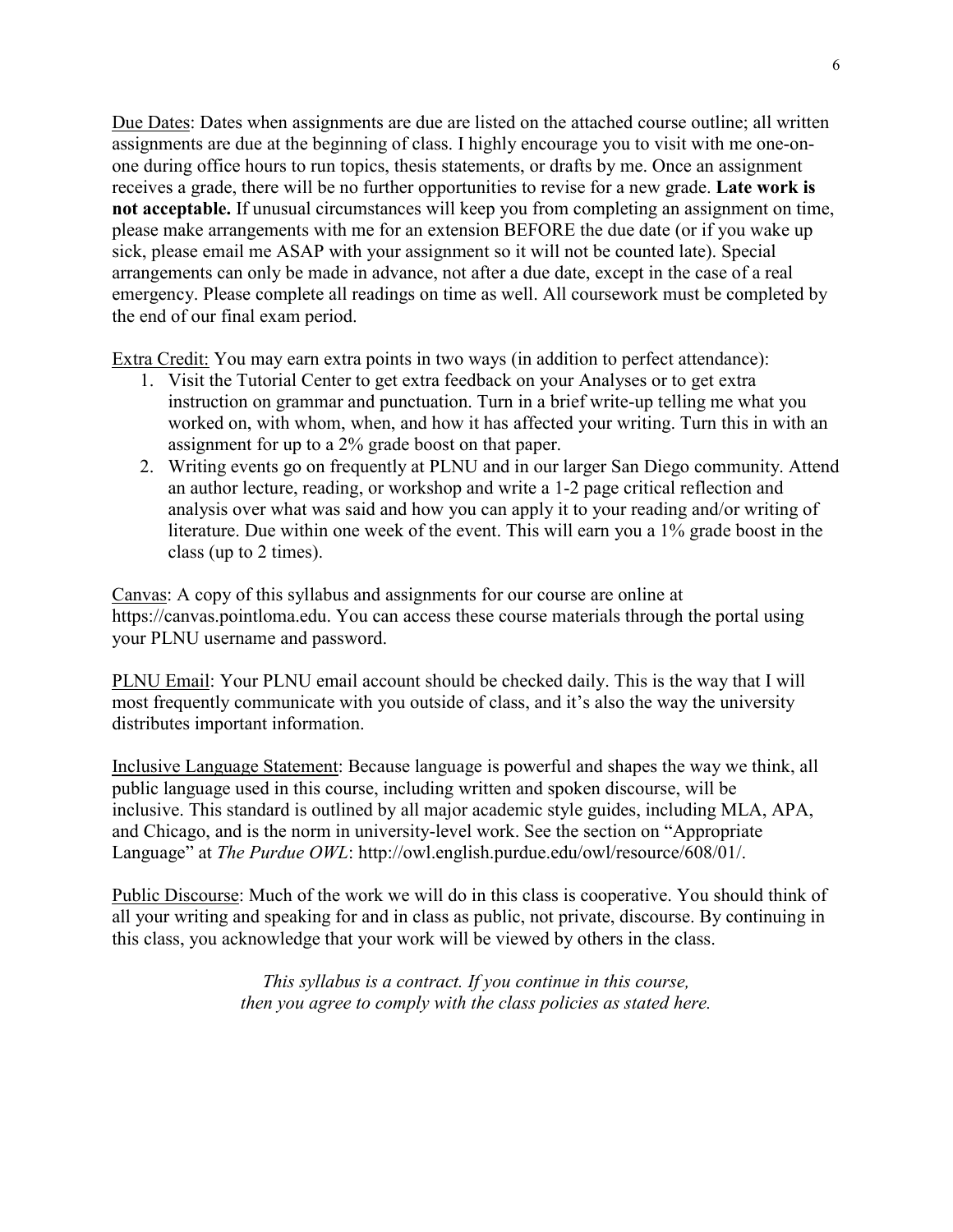# COURSE OUTLINE<sup>1</sup>

| T Jan 12                 | In Class: Introductions and syllabus<br><b>MLA</b> Format<br>Poetry? Culture?                                                                                                                                                                                                                                                                                                                                                                                                                            |
|--------------------------|----------------------------------------------------------------------------------------------------------------------------------------------------------------------------------------------------------------------------------------------------------------------------------------------------------------------------------------------------------------------------------------------------------------------------------------------------------------------------------------------------------|
| W Jan 13                 | DUE: Bring a hard copy of a poem you enjoy<br>Read full syllabus (on Canvas)<br>In Class: Sign up for reflection due dates                                                                                                                                                                                                                                                                                                                                                                               |
| $F$ Jan 15               | DUE: "How to Read a Poem" (1-5)<br>In Class: How to Fall in Love (and Read a Poem)                                                                                                                                                                                                                                                                                                                                                                                                                       |
| M Jan 18                 | MLK Day - NO CLASS                                                                                                                                                                                                                                                                                                                                                                                                                                                                                       |
| W Jan 20                 | DUE: Marlowe <sup>2</sup> , Shakespeare (116 and 130), Donne ("The Flea" and<br>"Death"), Herrick, Herbert ("Easter-wings"), Milton, Bradstreet,<br>Marvell, Burns<br>Terms: Accent, Ambiguity, Carpe diem, Conceit, Concrete poem, Couplet,<br>Exact rhyme, Foot (Iamb), Sonnet (English & Italian sonnets),<br>Hyperbole, Line, Metaphysical poetry, Meter, Paradox, Pastoral,<br>Pentameter, Poem, Poetic diction, Rhyme scheme, Scansion,<br>Stanza, Syllable, Understatement<br><b>Reflection 1</b> |
| $F$ Jan 22               | DUE: Blake, W. Wordsworth ("I wandered" and "The world"), Byron,<br>Shelley ("Ozymandias"), Keats ("When I")<br>Terms: Abstract language, Apostrophe, Concrete language, End rhyme,<br>End-stopped line, Run-on line, Image/Imagery, Lyric, Narrative,<br>Ode, Persona, Personification, Irony (Dramatic Irony, Situational<br>Irony, and Verbal Irony)<br><b>Reflection 2</b>                                                                                                                           |
| *Jan 22: Last day to add |                                                                                                                                                                                                                                                                                                                                                                                                                                                                                                          |
| M Jan 25                 | DUE: Bonus handout: Where have all the women gone? Baillie, Barbauld,<br>Hemans, Smith, D. Wordsworth                                                                                                                                                                                                                                                                                                                                                                                                    |

In Class: Elizabeth Bishop's response to Felicia Hemans **Reflection 3** 

 $\overline{a}$ 

<sup>&</sup>lt;sup>1</sup> This schedule may be changed at the instructor's discretion.<br><sup>2</sup> Unless specific poem titles are on the syllabus, please read ALL of the anthology selections by each poet listed here. Biographical notes are in the back of your book.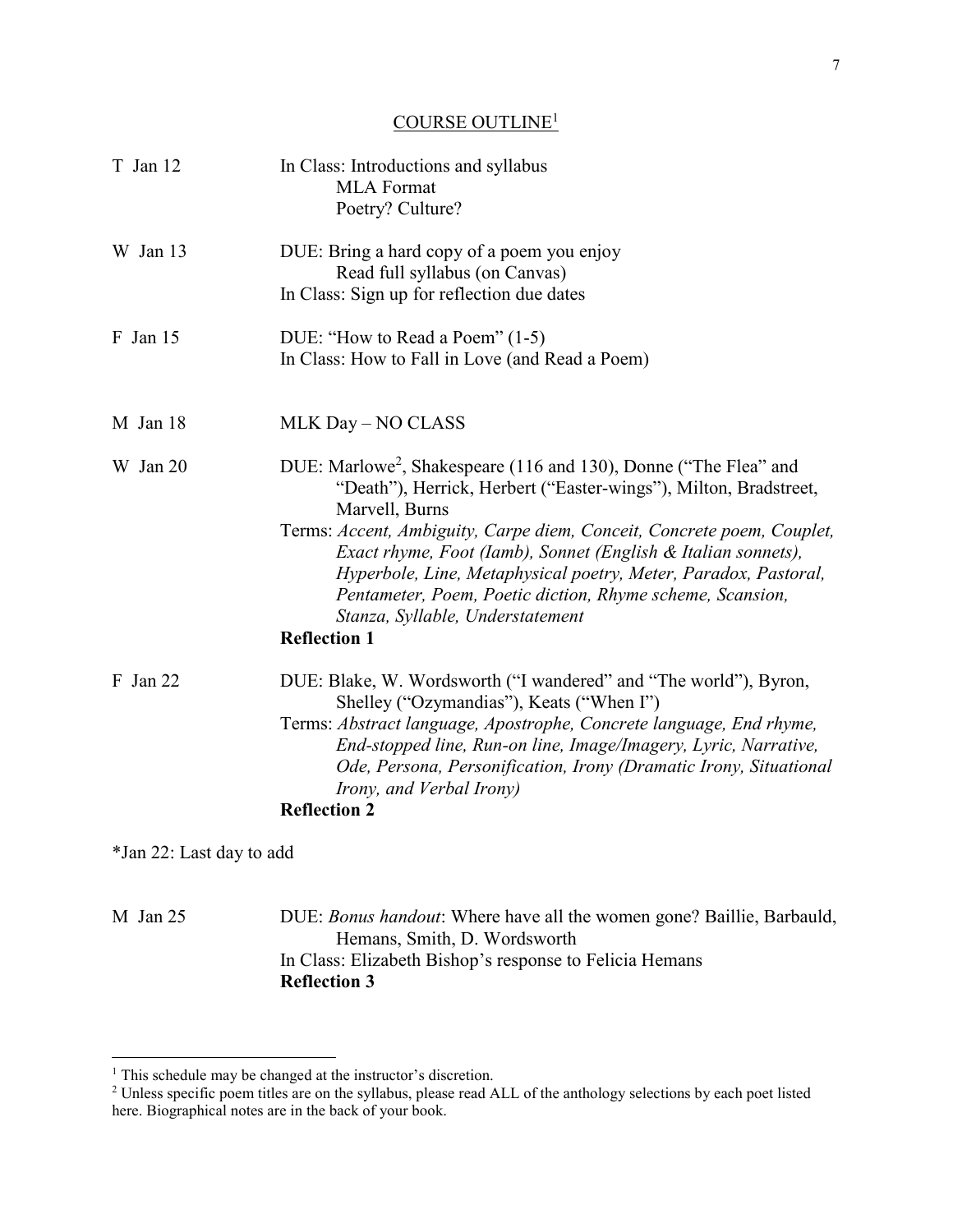| W Jan 27   | DUE: EB Browning, Poe, R Browning, Whitman (from Song: 1, 6, 21, 24,<br>48, 51, 52), Arnold, Rossetti, Dickinson ("Much Madness," "I<br>heard," and "Because"), Hopkins, Yeats ("The Second" and<br>"Leda")                                                                                                                                                                                   |
|------------|-----------------------------------------------------------------------------------------------------------------------------------------------------------------------------------------------------------------------------------------------------------------------------------------------------------------------------------------------------------------------------------------------|
|            | Terms: Anaphora, Cacophony, Dramatic monologue, Euphony,<br>Internal rhyme, Onomatopoeia, Slant rhyme, Synesthesia                                                                                                                                                                                                                                                                            |
|            | <b>Reflection 4</b>                                                                                                                                                                                                                                                                                                                                                                           |
| $F$ Jan 29 | <b>DUE: Creative Analysis</b><br>In Class: Midterm Review                                                                                                                                                                                                                                                                                                                                     |
| M Feb 1    | <b>MIDTERM EXAM</b>                                                                                                                                                                                                                                                                                                                                                                           |
| W Feb 3    | DUE: Robinson, Dunbar, Stein, Frost ("The Road," "Out," "Stopping"),<br>Stevens ("Thirteen" and "The Emperor"), Williams, Pound,<br>Moore, Ransom, Eliot ("The Love")                                                                                                                                                                                                                         |
|            | <b>Bonus handout: Edna St. Vincent Millay</b><br>Terms: Allusion, Blank verse, Epigram, Epigraph, Refrain<br><b>Reflection 5</b>                                                                                                                                                                                                                                                              |
| F Feb 5    | DUE: McKay, Owen, Cummings Hughes, Cullen, Auden ("Musee"),<br>Roethke, Bishop ("One"), Hayden, Nims, Stafford, Thomas ("Do<br>$not$ "                                                                                                                                                                                                                                                        |
|            | <b>Bonus handout: Mae Cowdery</b><br>Terms: Archetype, Villanelle, Voice<br><b>Reflection 6</b>                                                                                                                                                                                                                                                                                               |
| M Feb 8    | DUE: Brooks, Levertov, Ginsberg, Merwin, J Wright, Sexton, Rich, Plath<br>Terms: Alliteration, Assonance, Confessional poetry, Consonance, Pun,<br>Syllabic verse, Parallelism<br><b>Reflection 7</b>                                                                                                                                                                                         |
| W Feb 10   | DUE: Lorde, Strand, Berry, Zimmer, Oliver, Piercy, Willard, Clifton,<br>Heaney ("Digging"), Pinsky, Garcia, Olds ("I Go Back"),<br>Waldman                                                                                                                                                                                                                                                    |
|            | Terms: Juxtaposition, Rhythm, Satire<br><b>Reflection 8</b>                                                                                                                                                                                                                                                                                                                                   |
| F Feb 12   | NO CLASS – Attend the Nikki Giovanni event next Thursday night. Write<br>a 1-2 page critical analysis and reflection over what was said and how you<br>can apply it to your own reading and/or writing. (You may attend an<br>additional symposium event and do another write-up for extra credit.)<br>Writer's Symposium Schedule:<br>http://www.pointloma.edu/experience/academics/schools- |